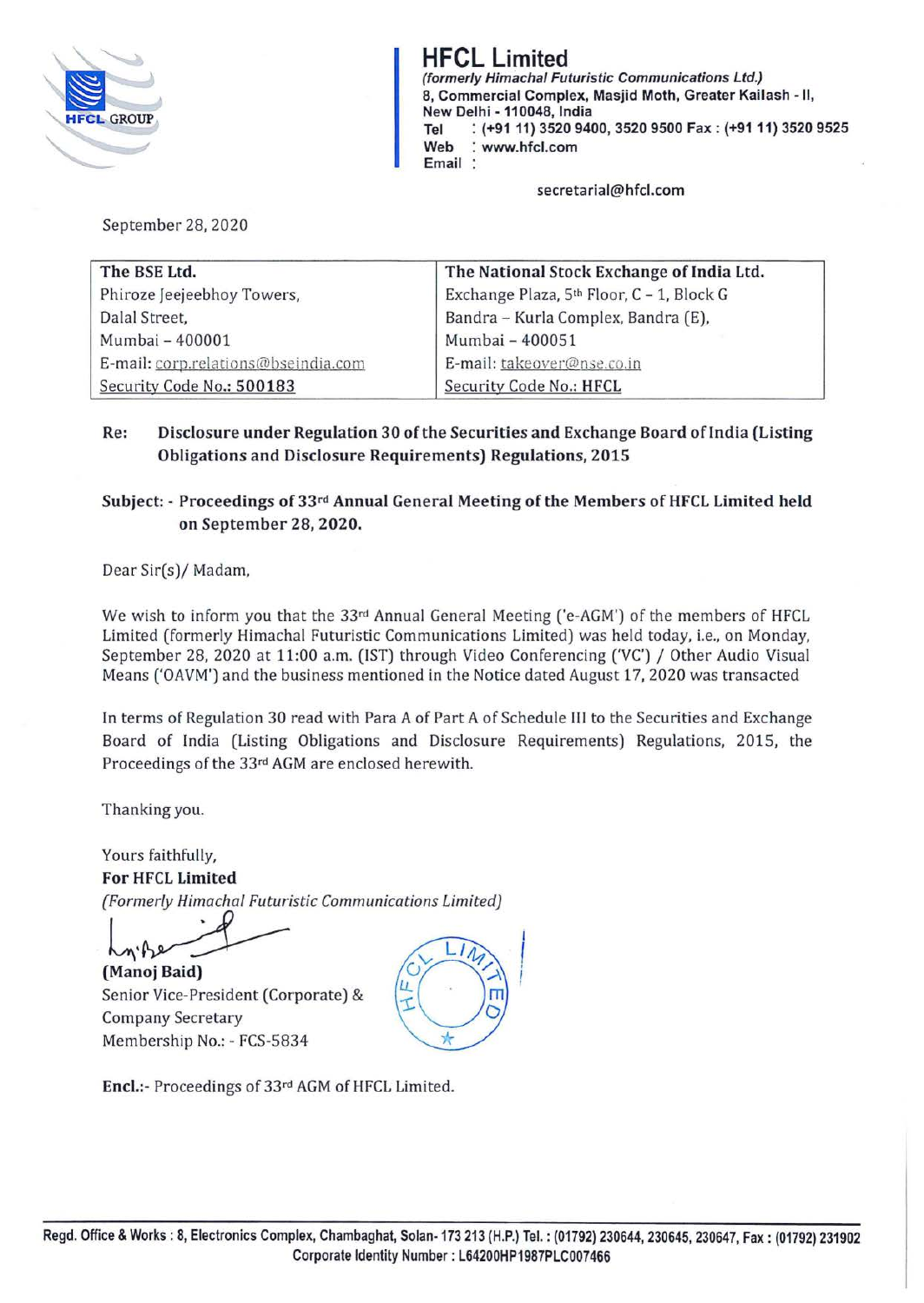

## **PROCEEDINGS OF THE 33RD ANNUAL GENERAL MEETING**

## **OF THE MEMBERS OF**

#### **HFCL LIMITED (FORMERLY HIMACHAL FUTURISTIC COMMUNICATIONS LIMITED)**

#### **Date, Time and Venue of the Meeting:**

The 33rd Annual General Meeting ("e-AGM"/"Meeting") of the Equity Shareholders of HFCL Limited (formerly Himachal Futuristic Communications Limited) was held on Monday, 28th September, 2020 at 11:00 a.m. through Video Conferencing ('VC') / Other Audio Visual Means ('OAVM').

In view of the COVID-19 pandemic, the 33rd AGM was conducted without the physical presence of the members at a common venue, in due compliance with the applicable provisions of the Companies Act, 2013 ("the Act"), the Rules made thereunder read with the MCA's General Circulars numbered 14/2020, 17 /2020, 20/2020 dated April 8, 2020, April 13, 2020 and May 5, 2020 respectively ("MCA Circulars") and SEBI (Listing Obligations and Disclosure Requirements) Regulations, 2015 ("SEBI Listing Regulations") read with the SEBI Circular numbered SEBI/HO/CFD/ CM01/CIR/P/2020/79 dated May 12, 2020 ("SEBI Circular").

The deemed venue for the 33rd AGM was HFCL Corporate Office located at Plot No. 32, Sector-32, Gurugram  $-122001$ , Haryana from where the Chairman of the Meeting conducted the 33<sup>rd</sup> AGM.

# **Directors Present:**

(In Person)

- 1. Mr. Mahendra Nahata, Managing Director and Chairman of CSR Committee and Risk Management Committee.
- 2. Mr. Arvind Kharabanda, Non-Executive Director and member of Audit Committee, Nomination, Remuneration & Compensation Committee, Stakeholders' Relationship Committee and Risk Management Committee.
- 3. Mr. Surendra Singh Sirohi, Independent Director and Chairman of Nomination, Remuneration & Compensation Committee, member of the Audit Committee and the CSR Committee.

(Through VC)

- 4. Mr. Bharat Pal Singh, Independent Director and Chairman of the Audit Committee and member of Nomination, Remuneration & Compensation Committee.
- 5. Dr. (Ms.) Tamali Sengupta, Independent director, member of the Audit Committee and Stakeholders' Relationship Committee.
- 6. Dr. (Mr.) Ranjeet Mal Kastia, Non-Executive Director and member of Stakeholders' Relationship Committee.
- 7. Mr. Ranjeet Anandkumar Soni, Nominee Director of IDBI Bank Limited and member of CSR Committee.

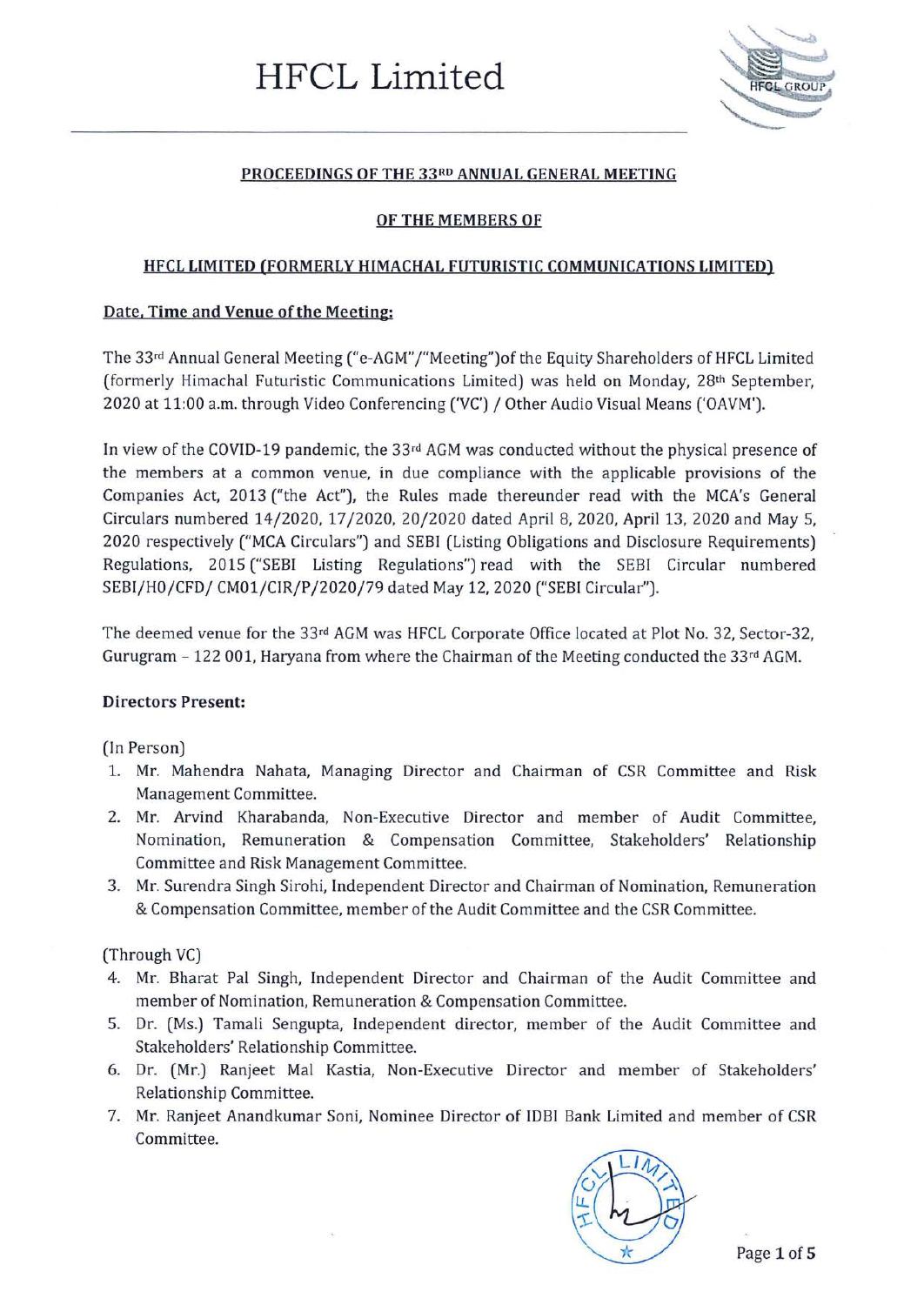

## **Others** (In Person):

- 1. Mr. Vijay Raj Jain, CFO
- 2. Mr. Manoj Baid, Senior Vice-President (Corporate) & Company Secretary.

## **Others** (Through VC):

- 1. Mr. P D Baid, Senior Partner of S. Bhandari & Co., Statutory Auditors.
- 2. Mr. Sunil Bhansali, Senior Partner of Oswal Sunil & Company, Statutory Auditors.
- 3. Mr. Baldev Singh Kashtwal, Secretarial Auditor and the Scrutinizer.

## **Welcome Address & Introduction:**

Mr. Manoj Baid, Senior Vice-President (Corporate) & Company Secretary extended a warm welcome to the shareholders and introduced Board Members and Senior Management persons present at the Meeting.

#### **Chairperson of the** 33rd **AGM:**

Mr. M P Shukla, Chairman of the Company couldn't attend this AGM due to his pre-occupations, therefore, as per Article 14.5 of the Articles of Association of the Company, Mr. Arvind Kharabanda proposed and Mr. S S Sirohi seconded to elect Mr. Mahendra Nahata, Managing Director as the Chairman of the 33rd AGM.

#### **Attendance & Quorum:**

Mr. Manoj Baid, Senior Vice-President (Corporate) & Company Secretary, confirmed the presence of Statutory Auditors and their representatives and Secretarial Auditor of the Company, in compliance with the provisions of the Companies Act, 2013 and Secretarial Standard-2 issued by the Institute of Company Secretaries of India (ICSI).

Attention of the members was drawn to the Statutory Registers and other documents, which were kept open and accessible to any person having right to attend the Meeting.

Mr. Manoj Baid, thereafter, announced the number of members present and confirmed the presence of requisite quorum as per Section 103 of the Companies Act, 2013.

The Chairman, thereafter, called the Meeting to order.

# **Guidelines for attending the e-AGM:**

Mr. Manoj Said, Senior Vice-President (Corporate) & Company Secretary, highlighted certain points regarding convening and attending the AGM through electronic mode in compliance of the MCA Circulars and the SEBI Circular.

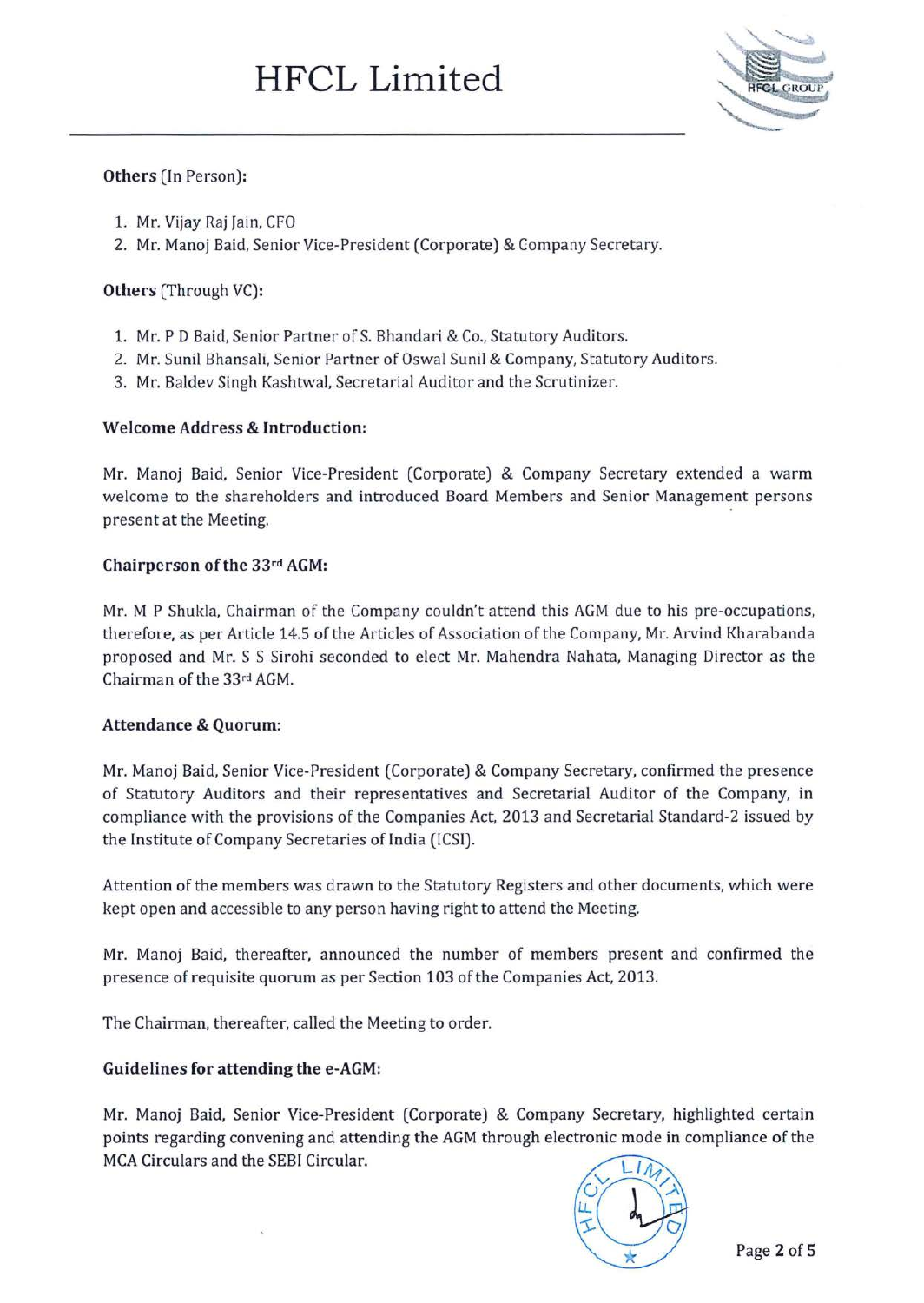

# **E-Voting:**

Mr. Manoj Baid, Senior Vice-President (Corporate) & Company Secretary further informed the members that in accordance with the provisions of Section 108 of the Companies Act, 2013 read with Rule 20 of the Companies (Management and Administration) Rules, 2014 as amended by the Companies (Management and Administration) Amendment Rules, 2015 and Regulation 44 of the Securities and Exchange Board of India (Listing Obligations and Disclosure Requirements) Regulations, 2015, the Company had, through the services of National Securities Depository Limited (NSDL), provided remote e-Voting facility to all its members to cast votes electronically on all the resolutions setforth in the Notice.

The remote e-Voting period had commenced on Friday, September 25, 2020 at 9:00 a.m. and ended on Sunday, September 27, 2020 at 5:00 p.m.

Further, the facility for voting through electronic mode was also made available to the members who were present at the Meeting through VC/OAVM and had not cast their votes electronically through remote e-Voting. Mr. Manoj Baid informed that e-Voting on NSDL platform shall be disabled 15 minutes after the closure of AGM by the Chairman of the Meeting.

# **Scrutinizer:**

Mr. Manoj Baid, Senior Vice-President (Corporate) & Company Secretary further informed that the Board of Directors had appointed Mr. Baldev Singh Kashtwal, Practising Company Secretary, as the Scrutinizer for the purpose of scrutinizing the remote e-Voting process and e-Voting during the AGM, in a fair and transparent manner.

# **Voting Results & Consolidated Scrutinizer's Report:**

The Company Secretary informed the members that the combined results of remote e-Voting and e-Voting during the 33rd AGM along with the Consolidated Scrutinizer's Report thereon, would be announced within 48 hours of the conclusion of the 33rd AGM and shall be disseminated to the stock exchanges (BSE & NSE) and uploaded on the website of National Securities Depository Limited (NSDL), the agency providing remote e-Voting/ e-Voting facility and also on the website of the Company.

#### **Brief details of items deliberated at the Meeting:**

The Company Secretary read the items of the Ordinary and Special Business to be transacted at the 33rd Annual General Meeting, as detailed below:

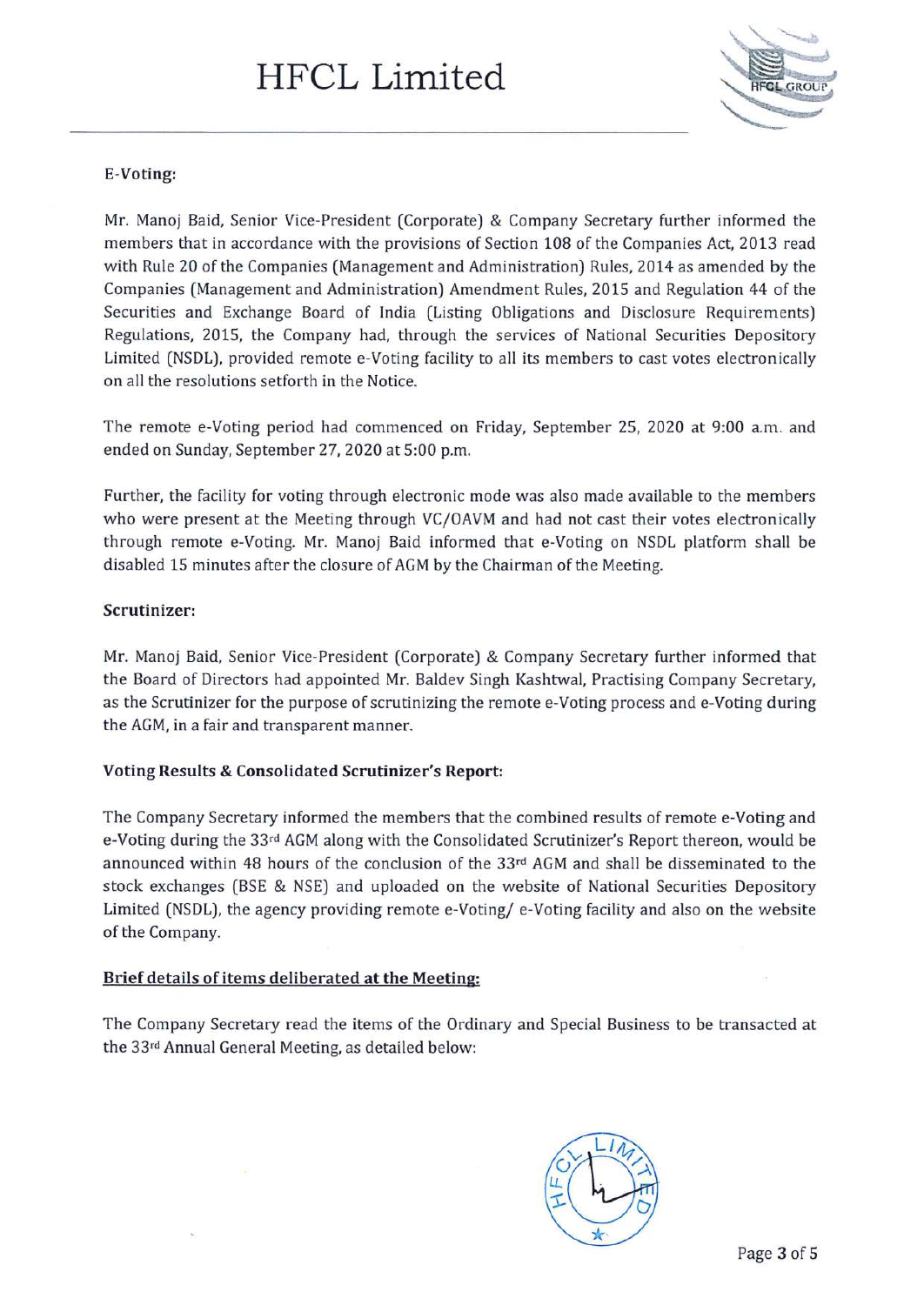# **HFCL Limited**



| S. No.                   | <b>Subject of Resolutions</b>                                                                                                                                                                                                           | Type of<br>Resolution        |  |
|--------------------------|-----------------------------------------------------------------------------------------------------------------------------------------------------------------------------------------------------------------------------------------|------------------------------|--|
| <b>Ordinary Business</b> |                                                                                                                                                                                                                                         |                              |  |
| 1.                       | To receive, consider and adopt the Audited Financial Statements of the Company<br>for the financial year ended $31^{st}$ March, 2020, the reports of the Board of Directors<br>and the Auditors thereon.                                | Ordinary<br>Resolution       |  |
| 2.                       | To receive, consider and adopt the Audited Consolidated Financial Statements of<br>the Company for the financial year ended $31st$ March, 2020 and the report of the<br>Auditors thereon.                                               | Ordinary<br>Resolution       |  |
| 3.                       | To appoint a Director in place of Mr. Mahendra Pratap Shukla (DIN: 00052977),<br>Director (Non-Executive) and Chairman, who retires by rotation at this Annual<br>General Meeting and being eligible offers himself for re-appointment. | Special<br><b>Resolution</b> |  |
| <b>Special Business</b>  |                                                                                                                                                                                                                                         |                              |  |
| 4.                       | To appoint Mr. Bharat Pal Singh (DIN: 00739712) as an Independent Director.                                                                                                                                                             | Ordinary<br>Resolution       |  |

## **Chairman's Address:**

Mr. Mahendra Nahata, Managing Director and Chairman of the Meeting, then, addressed the members and gave an overview of the financial performance of the Company for the financial year ended March 31, 2020 and its future outlook. He also briefed the members about the ongoing business of the Company.

# **Auditors' Report:**

With the concurrence of the members, the Notice convening the 33rd AGM, along with the Auditors' Report on the Standalone & Consolidated Financial Statements for the Financial Year 2019-20, being already circulated to all the members, were taken as read.

The Company Secretary informed the members that the Standalone and Consolidated Auditors' Report and Secretarial Auditor's Report are free from qualifications & are self-explanatory and do not call for any further clarification.

# **Queries/ Views of the Shareholders:**

Mr. Manoj Baid, Senior Vice-President (Corporate) & Company Secretary, thereafter, invited the members to express their view and / or ask questions or queries, if any, pertaining to the business of the Company.

Three shareholders expressed their views and asked queries which were answered by Mr. Mahendra Nahata, Managing Director and Chairman of the Meeting to the satisfaction of the shareholders.